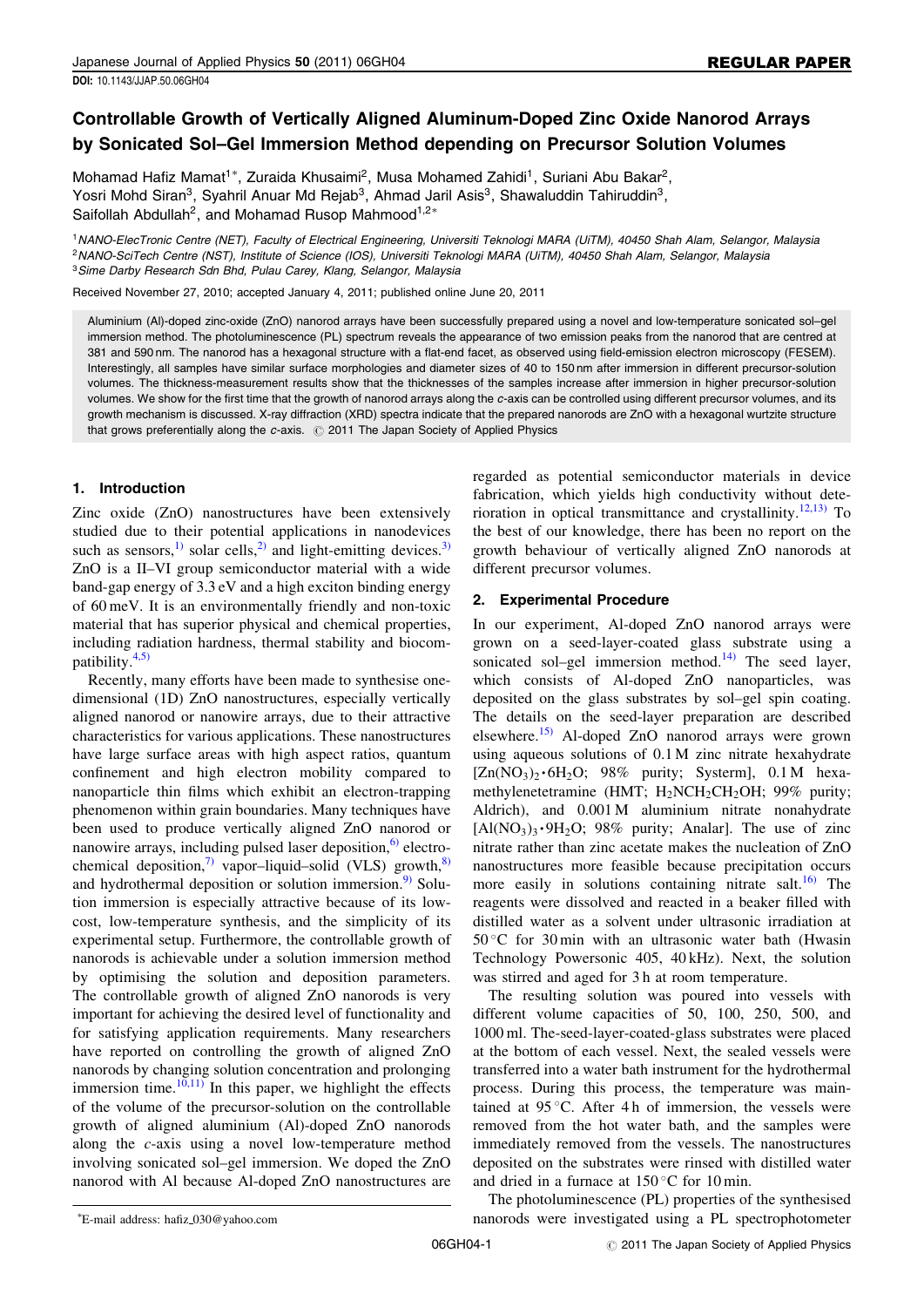with a helium–cadmium (He–Cd) excitation laser at 325 nm (Horiba Jobin Yvon-79 DU420A-OE-325). The surface and cross-sectional images of Al-doped ZnO nanorod arrays were observed by a field-emission scanning electron microscopy (FESEM; ZEISS Supra 40VP). The compositional analysis of the prepared nanorods was characterised using electron-dispersive X-ray spectroscopy (EDX; INCA) with FESEM. The thicknesses of the samples were measured using a surface profiler (KLA Tencor P-6). The crystalline phase and crystallite orientation were characterised using X-ray diffraction (XRD; Rigaku Ultima IV).

#### 3. Results and Discussion

Figure 1 depicts the PL spectrum of aligned Al-doped ZnO nanorod prepared using 100 ml precursor solution, which was measured at room temperature. The nanorod has two types of emission peaks, which are located in the ultraviolet (UV) band region (381 nm) and the visible (vis) region (590 nm). The UV emission peak corresponds to the nearband-edge transitions of ZnO due to the recombination of free excitons, and the peak position is close to the ZnO bandgap energy  $(3.3 \text{ eV})$ .<sup>17</sup> The wide and strong visible emission peak is widely attributed to defect states in  $ZnO.<sup>18,19)</sup>$  $ZnO.<sup>18,19)</sup>$  $ZnO.<sup>18,19)</sup>$  It is obvious from the PL spectrum that the visible emission intensity is more dominant than the UV emission in our nanorod sample. This finding indicates that the synthesised nanorods in this deposition process are rich in atomic defects. $20,21)$  Similar PL characteristics have also been reported in other studies. $17,22$ )

There are a few techniques that could be considered for defect passivation on the ZnO-nanorod surface. For instance, Lin *et al.* reported that using  $H_2$ -plasma treatment, the PL properties were improved by a factor of 60 for the relative intensity ratio (i.e., UV emission to deep-level emission). $^{23}$ It has also been reported that treatment in  $O_2$  plasma removes defects such as OH groups on the ZnO surface. $24,25$ ) Besides plasma treatment, the annealing process in ambient or gaseous ambient (i.e.,  $O_2$ ,  $H_2$ ,  $N_2$ , etc.) conditions is also useful to reduce the defect concentration in nanorods.  $26,27$ This annealing treatment could quench the visible emission by desorbing OH groups from the nanorod surface, thereby reducing the dislocation, point defects, and other irradiative recombination centres that are related to the surface/ interface state. These measures will be applied to our nanorods in the future to reduce the incidence of defect.

Figure 2 shows FESEM images that provide plane and cross-sectional views of the prepared Al-doped ZnO nanorod arrays grown on seed-layer-coated glass substrates. From the images, it is clear that large-scale, well-oriented Al-doped ZnO nanorods were deposited on the substrates in uniform and dense arrays. The nanorods have a hexagonal shape structure with flat-top facets. The size of the nanorod diameters in the sample prepared using 50 ml of precursor [Fig. 2(a)] range from 40 to 150 nm. Further increasing the precursor volume to 250, 500, and 1000 ml, the diameters of the nanorods remain almost unchanged, as observed in Figs. 2(b), 2(c), and 2(d). However, the cross-sectional images of the nanorods prepared using 50 and 1000 ml of precursor solution, as shown in Figs.  $2(e)$  and  $2(f)$ , respectively, reveal that the lengths of the nanorods differ between the two samples and increase after exposure to



Fig. 1. PL spectrum of a synthesised aligned Al-doped ZnO nanorod array.

higher precursor-solution volumes. The EDX measurement results, as shown in Fig. 2(g), confirm the existence of Al in the nanorod with an atomic ratio of  $Al: Zn: O =$ 1 : 39 : 60.

To investigate growth behaviour, we conducted thickness measurements to characterise the length of the nanorods grown with different precursor-solution volumes. Figure 3 shows the thickness measurements of the nanorod arrays prepared with different precursor-solution volumes. Note that the seed layer used for this experiment has an average thickness of 186 nm. After the immersing the seed-layercoated glass substrate into 50 ml of precursor solution, the thickness of the film increased to 438 nm. When 100 ml of precursor solution was used, the thickness of the sample improved to 674 nm. This trend of increasing sample thickness is also shown after immersion into 250, 500, and 1000 ml of precursor solution, resulting in average thickness values of 754, 891, and 1320 nm, respectively. From this result, we concluded that nanorod growth behaviour using our process occurs primarily along the  $c$ -axis when the immersion process is carried out using relatively high precursor volumes. It is interesting to note that the nanorod dimension increases in length only when immersed in relatively high volumes of precursor-solution, without significantly affecting the size of the nanorod diameter. This result indicates that the controllable growth of the nanorods along the c-axis can be achieved under different volumes of precursor-solution using our sonicated sol–gel immersion method.

The crystal structure of the aligned Al-doped ZnO nanorod arrays were characterised using XRD measurements. Figure 4 shows the XRD patterns of Al-doped ZnO nanorod arrays prepared with different precursor volumes and a seed layer. All nanorod samples show diffraction peaks, which can be indexed as the hexagonal phase of ZnO with a wurtzite structure (JCPDS 36-1451). The XRD peaks of the seed layer are relatively weak compared to the prepared nanorods. Figure 4 shows that the (002)-planeorientation peak centred at  $34.4^\circ$  is the strongest peak, giving the highest intensity compared to the other peaks. The results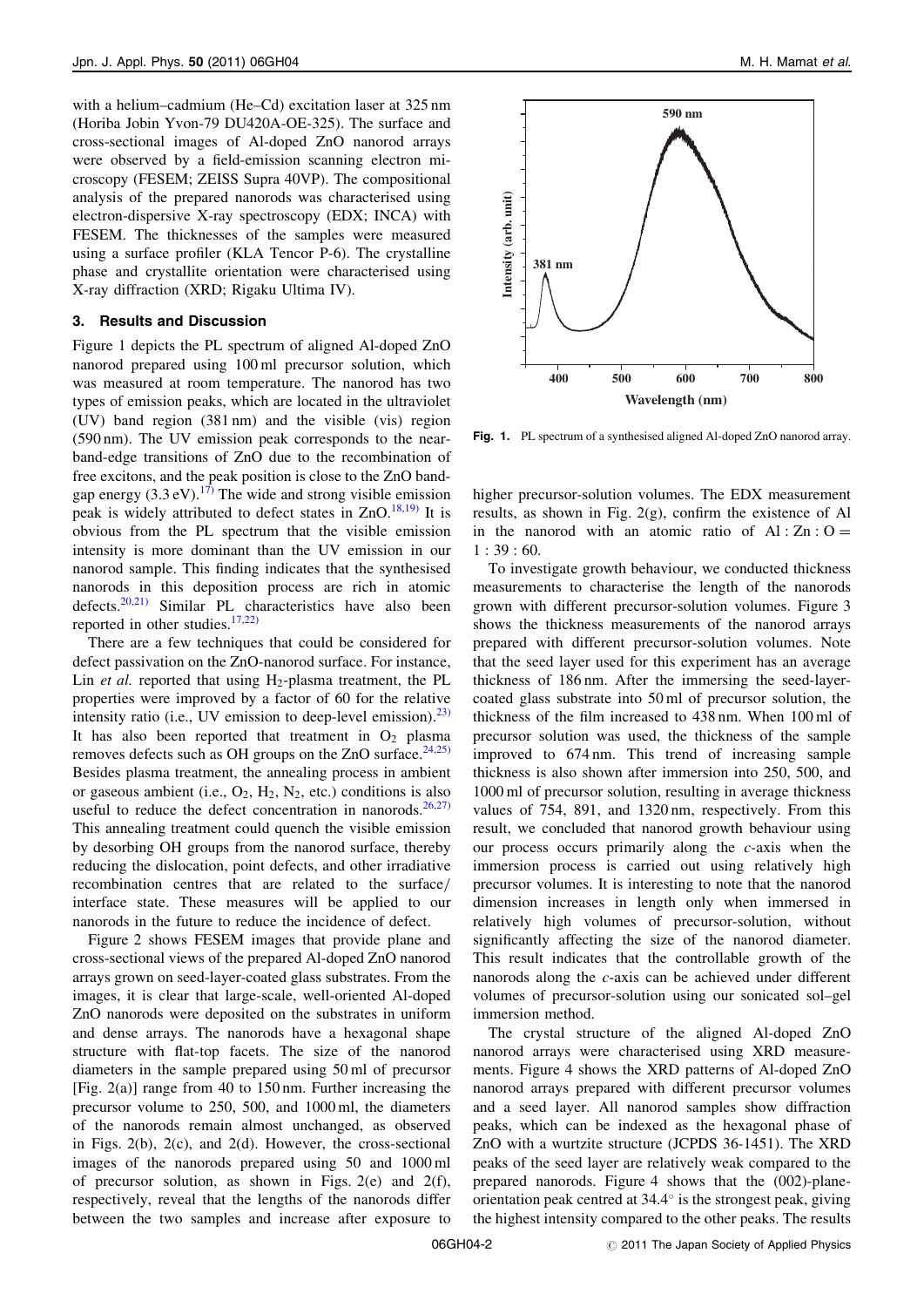

Fig. 2. (Color online) FESEM images of Al-doped ZnO nanorod arrays prepared using (a) 50, (b) 250, (c) 500, and (d) 1000 ml precursor solution. Crosssectional images of nanorod arrays prepared using (e) 50 and (f) 1000 ml precursor solution. (g) EDX pattern of the Al-doped ZnO nanorod array.



Fig. 3. (Color online) Plots of Al-doped ZnO array thickness (with 186 nm seeded catalyst layer) versus precursor volume.

indicate that nanorod growth occurs preferentially along the c-axis or perpendicular to the substrate. Other orientation peaks with very weak intensities in the XRD spectra might be due to imperfect nanorod alignment on the substrate. $^{28}$ The intensity of the (002) peak improves when the nanorods are grown using as the precursor volume increases. This result suggests that nanorod growth is more active at higher precursor volumes, which produce longer nanorods on the seed-layer-coated glass substrate.

Based on these results, we can predict a possible growth mechanism for the formation of well-aligned ZnO nanorod



Fig. 4. (Color online) XRD spectra of aligned Al-doped ZnO nanorod arrays prepared using different volumes of precursor-solution.

arrays on the seed-layer-coated glass substrate using the sonicated sol–gel method. We suspect that the controllable growth along the c-axis might be caused by the effects of the sonication process on the precursor solution, which disperse and mix the zinc nitrate (i.e., the precursor) and the HMT (i.e., the stabiliser) very well. The sonication process also helps crush the agglomerated zinc nitrate and HMT particles, which hasten physical- and chemical-reaction activity in the solution. This process enables the  $\text{Zn}^{2+}$  ion to react effectively with the HMT, as shown  $by^{29}$ 

$$
Zn(NO_3)_2 + C_6H_{12}N_4 \rightarrow [Zn(C_6H_{12}N_4)]^{2+} + 2NO_3^-.
$$
 (1)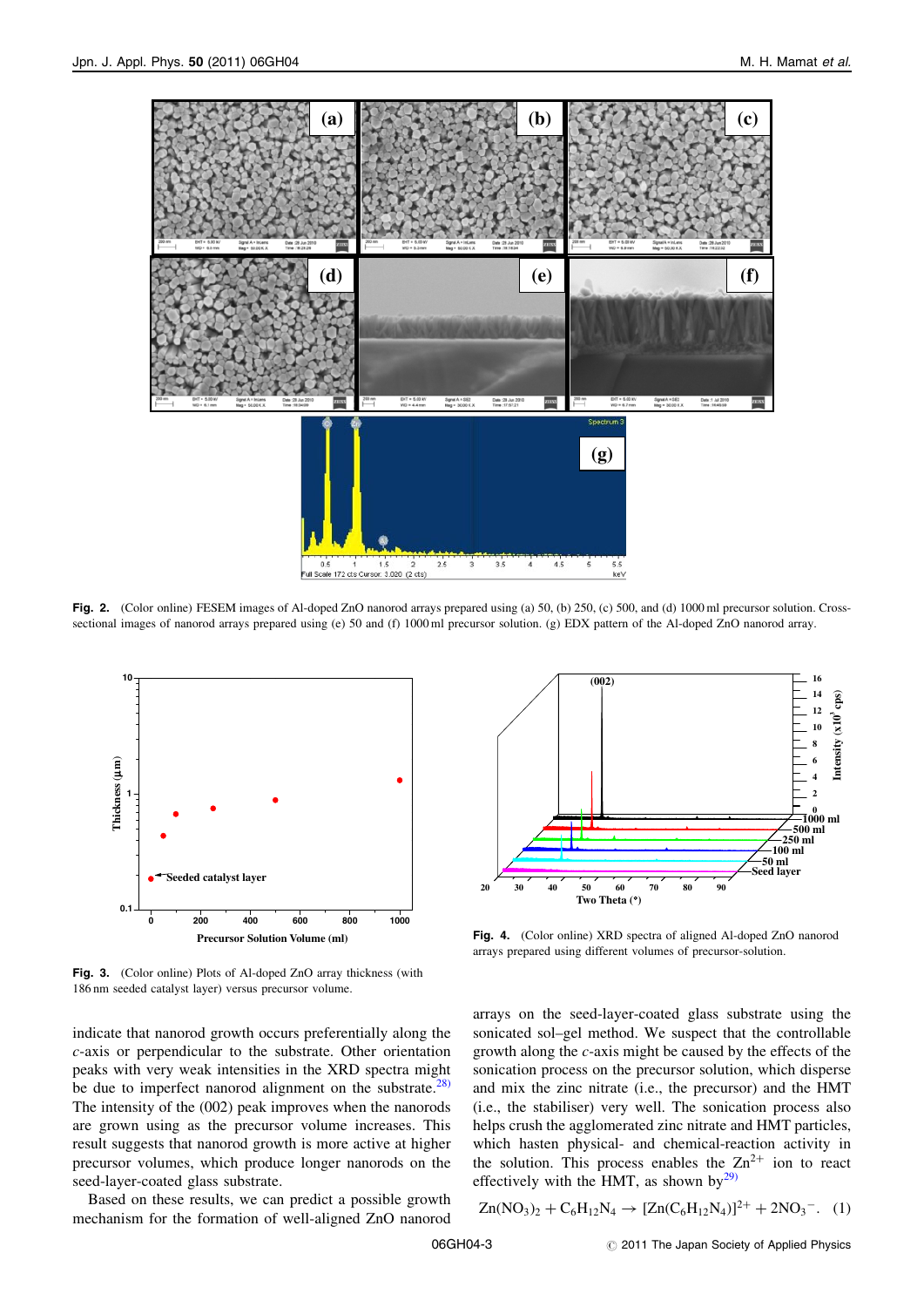

Fig. 5. (Color online) A possible growth mechanism of aligned nanorod arrays using the sonicated sol–gel immersion method.

The HMT plays a very important role in controlling the growth of the aligned ZnO nanorods. When it attaches to the  $Zn^{2+}$  ions, particle agglomeration is reduced, and the formation of ZnO in the solution is slowed.

During the hydrothermal process, the seed catalyst layer provides a base that initiates the growth of nanorod arrays through heterogeneous nucleation. It is generally accepted that heterogeneous nucleation on a seed-layer surface occurs more easily than homogenous nucleation. $30$  The seed layer provides the lowest energy barrier for heterogeneous nucleation, which produces almost negligible lattice mismatch between the nanorods. $8,31)$  This condition results in the growth of high-quality aligned nanorod arrays on the substrates. The general reactions occurring during the hydrothermal process can be described by $\frac{29,32}{9}$ 

$$
C_6H_{12}N_4 + 4H_2O \rightleftharpoons C_6H_{12}N_4H_4^+ + 4OH^-, \tag{2}
$$

$$
[Zn(C_6H_{12}N_4)]^{2+} + 4OH^- \rightarrow Zn(OH)_4{}^{2-} + C_6H_{12}N_4, (3)
$$

$$
Zn(OH)42- \to Zn2+ + 4OH-,Zn2+ + 2OH- \rightleftharpoons ZnO + H2O
$$
 (4)

$$
\text{or } Zn^{2+} + 2OH^- \rightleftharpoons Zn(OH)_2 \rightleftharpoons ZnO + H_2O. \tag{5}
$$

Initially, when the  $Zn^{2+}$  ion and OH<sup>-</sup> exceed supersaturation, ZnO nuclei form on the seed-layer surface, initiating the growth of aligned ZnO nanorods. It has been suggested that the HMT also acts as a non-polar chelating agent that attaches to the non-polar facets of ZnO nanorods.[33\)](#page-5-0) Because of this attachment behaviour, epitaxial growth along the c-axis is facilitated because only the (0001) plane is exposed during the growth process. Because the growth rate in the (0001) direction is the fastest in the hydrothermal system, $34,35$ ) the ZnO nanorods grow preferentially in the (0001) direction, which is vertically aligned with the substrate. Based on the experimental results, the growth rate of the nanorod on the substrate along the c-axis is faster when higher precursor volumes are used. This condition might be due to the continuous supply of  $\text{Zn}^{2+}$ ions on the top of the nanorods, which is more available in higher precursor volumes. The heterogeneous growth of ZnO becomes dominant when  $Zn^{2+}$  ions exist in large quantities due to the equilibrium condition in eq. (5), which moves to the right and thus results in nanorod growth. Thus, nanorod formation along the c-axis using higher precursor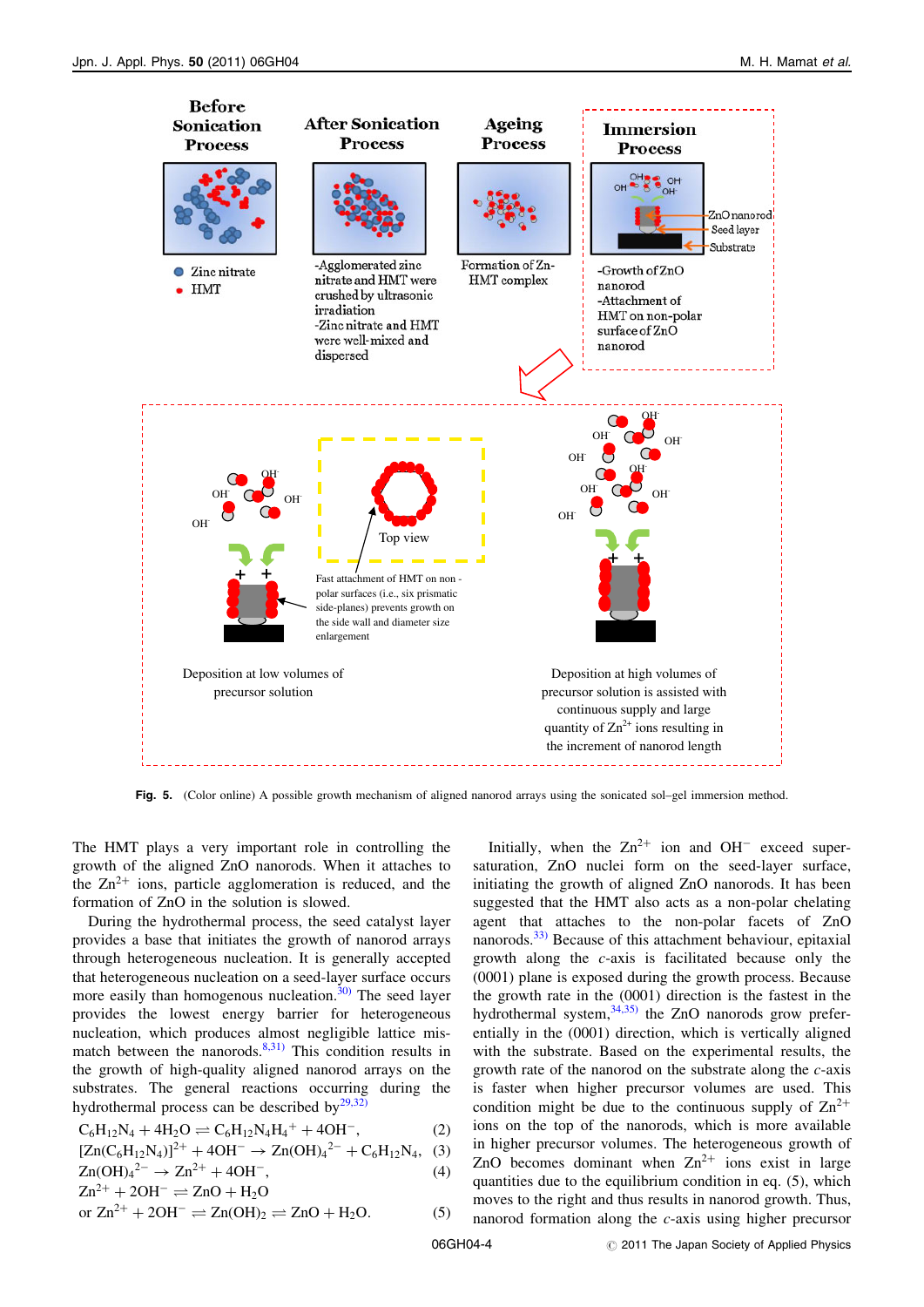<span id="page-4-0"></span>volumes is faster because of the equilibrium kinetics in the solution. Because the pH of the solution in this study is 6.2 before the reaction and 5.6 after the immersion process for all volumes, which is much lower than the isoelectric point of  $ZnO(8-10)$  under both conditions,  $36$  the nanorods are positively charged (i.e.,  $Zn^{2+}$ -terminated surface) and attract negatively charged species in the solution. As a result, nanorod growth is sped up in the preferred c-axis direction.

Good dispersion and mixing processes between the precursor and the stabiliser through sonication might help control the diameter size of the nanorod because the HMT can immediately attach onto the non-polar facets (i.e., six prismatic side-planes) after the ZnO nanorod nucleation process on the seed layer. The HMT acts as a buffer layer at non-polar surfaces, which disturbs ZnO deposition on these surfaces. This condition disables rapid growth on the side walls or the non-polar surface of the nanorod, which maintains an almost constant diameter size. The fast attachment of the HMT onto the ZnO surface prevents nanorod growth in the direction of non-polar facets, thus hindering an enlargement in nanorod diameter. Because the ZnO nanorods were confined by the HMT molecules on their non-polar surfaces and had only the polar surface for further growth, directional growth along the c-axis was achieved at different precursor volumes with an almost constant diameter. The possible growth mechanism of the nanorod arrays is illustrated in Fig. 5.

Previously, under the hydrothermal deposition technique, nanorod growth behaviour has been reported to vary in terms of dimension (i.e., both diameter and length) if one of the deposition or solution parameters are changed. For instance, Guo *et al.* reported that both the axial and radial growth rates were increased after deposition for longer periods in the hydrothermal system. $30$  Similarly, Niarchos *et al.* reported diameter- and length-dependence of nanorods on precursor-solution molarity during the hydrothermal process, in which sizes increased at higher precursor molarities. $37$ ) These trends showing lateral and vertical nanorod enlargement are also reported by other groups after immersion time and precursor concentration were increased using the hydrothermal method.<sup>38-41)</sup> The report suggests that controllable growth along the  $c$ -axis under the hydrothermal method is difficult and requires the optimisation of both the precursor molar concentration and immersion time, which must be changed simultaneously. However, there are a few techniques that have been reported as showing axialgrowth behaviour with minimal increment or controllable growth of the diameter size. For example, Guo et al. have demonstrated nanorod growth along the c-axis with small increases in diameter by nanoparticle-assisted pulsed-laser deposition  $(NAPLD)$ .<sup>6)</sup> Their method enables the control of the density of the nanorods deposited onto substrates. A finding by Hirate et al. is also promising and quite interesting.<sup>[42\)](#page-5-0)</sup> They reported the controllable growth of  $ZnO$ nanorod diameters using chemical-vapor deposition (CVD) combined with laser ablation using a multi-step deposition. By controlling the oxygen flow rate in their system, they increased nanorod length while achieving a diameter that was either the same, smaller, or larger than the initial nanorod.

### 4. Conclusions

In conclusion, using a sonicated sol–gel immersion deposition method, we have successfully prepared Al-doped ZnO nanorod arrays oriented along the c-axis with controllable lengths by varying precursor volumes. The use of a seed layer induced the anisotropic growth of ZnO nanorods on the substrate with good crystallinity. The PL spectrum reveals that the synthesised nanorod array has strong visible emission at 590 nm and weak UV emission at 381 nm. It is observed through surface morphology images that the size of the diameter is almost constant for all samples, and it ranges 40 to 150 nm after immersion in different precursor volumes. However, the cross-sectional images and thickness results indicate that the sample thickness increased with the volume of the precursor-solution. The XRD results show that all nanorod arrays prepared at different precursor volumes have preferential growth along the (002) plane, which is vertical or perpendicular to the substrates. The stronger intensity peak behaviour of the (002) plane after immersion in higher precursor volumes suggests an improvement in the crystallinity of the nanorod. This condition also indicates that nanorod growth has been strengthened, thereby leading to increases in samples thicknesses at higher precursor volumes.

#### Acknowledgements

One of the authors (Mohamad Hafiz Mamat) would like to thank Universiti Teknologi MARA (UiTM) Malaysia and Jabatan Perkhidmatan Awam (JPA) Malaysia for their financial support. The authors also would like to thank the Faculty of Applied Sciences (Mr. Hayub) and Faculty of Mechanical Engineering, UiTM for FESEM and XRD facilities, respectively. The author thanks Mr. Suhaimi Ahmad (UiTM technician), Mrs. Nurul Wahida (UiTM Asst. Science Officer) and Mr. Mohd Azlan Jaafar (UiTM technician) for their kind support of this research.

- 1) N. Koshizaki and T. Oyama: [Sens. Actuators B](http://dx.doi.org/10.1016/S0925-4005(00)00323-3) 66 (2000) 119.
- 2) M. Ichimura and H. Takagi: [Jpn. J. Appl. Phys.](http://dx.doi.org/10.1143/JJAP.47.7845) 47 (2008) 7845.
- 3) H. Yamauchi, Y. Watanabe, M. Iizuka, M. Nakamura, and K. Kudo: [Jpn. J.](http://dx.doi.org/10.1143/JJAP.48.04C167) Appl. Phys. 48 [\(2009\) 04C167.](http://dx.doi.org/10.1143/JJAP.48.04C167)
- 4) T. Ma, M. Guo, M. Zhang, Y. Zhang, and X. Wang: [Nanotechnology](http://dx.doi.org/10.1088/0957-4484/18/3/035605) 18 [\(2007\) 035605.](http://dx.doi.org/10.1088/0957-4484/18/3/035605)
- 5) Ü. Ozgur, Y. I. Alivov, C. Liu, A. Teke, M. A. Reshchikov, S. Dogan, V. Avrutin, S. J. Cho, and H. Morkoc: J. Appl. Phys. 98 [\(2005\) 041301.](http://dx.doi.org/10.1063/1.1992666)
- 6) R. Guo, J. Nishimura, M. Matsumoto, M. Higashihata, D. Nakamura, and T. Okada: [Jpn. J. Appl. Phys.](http://dx.doi.org/10.1143/JJAP.47.741) 47 (2008) 741.
- 7) O. Lupan, V. M. Guerin, I. M. Tiginyanu, V. V. Ursaki, L. Chow, H. Heinrich, and T. Pauporte: [J. Photochem. Photobiol. A](http://dx.doi.org/10.1016/j.jphotochem.2010.02.004) 211 (2010) 65.
- 8) P. K. Giri, S. Dhara, and R. Chakraborty: [Mater. Chem. Phys.](http://dx.doi.org/10.1016/j.matchemphys.2010.02.027) 122 (2010) 18.
- 9) L. Vayssieres, K. Keis, S. E. Lindquist, and A. Hagfeldt: [J. Phys. Chem. B](http://dx.doi.org/10.1021/jp010026s) 105 [\(2001\) 3350.](http://dx.doi.org/10.1021/jp010026s)
- 10) K. Yu, Z. Jin, X. Liu, J. Zhao, and J. Feng: [Appl. Surf. Sci.](http://dx.doi.org/10.1016/j.apsusc.2006.09.001) 253 (2007) [4072.](http://dx.doi.org/10.1016/j.apsusc.2006.09.001)
- 11) C.-C. Ting, C.-H. Li, C.-Y. Kuo, C.-C. Hsu, H.-C. Wang, and M.-H. Yang: [Thin Solid Films](http://dx.doi.org/10.1016/j.tsf.2009.11.082) 518 (2010) 4156.
- 12) S. Yun, J. Lee, J. Yang, and S. Lim: Physica B 405 [\(2010\) 413.](http://dx.doi.org/10.1016/j.physb.2009.08.297)
- 13) R.-C. Wang, C.-P. Liu, J.-L. Huang, and S.-J. Chen: [Appl. Phys. Lett.](http://dx.doi.org/10.1063/1.2161393) 88 [\(2006\) 023111.](http://dx.doi.org/10.1063/1.2161393)
- 14) M. H. Mamat, Z. Khusaimi, M. Z. Musa, M. Z. Sahdan, and M. Rusop: Mater. Lett. 64 [\(2010\) 1211.](http://dx.doi.org/10.1016/j.matlet.2010.02.053)
- 15) M. H. Mamat, M. Z. Sahdan, S. Amizam, H. A. Rafaie, Z. Khusaimi, and M. Rusop: [J. Ceram. Soc. Jpn.](http://dx.doi.org/10.2109/jcersj2.117.1263) 117 (2009) 1263.
- 16) K. Govender, D. S. Boyle, P. B. Kenway, and P. O'Brien: [J. Mater. Chem.](http://dx.doi.org/10.1039/b404784b) 14 [\(2004\) 2575](http://dx.doi.org/10.1039/b404784b).